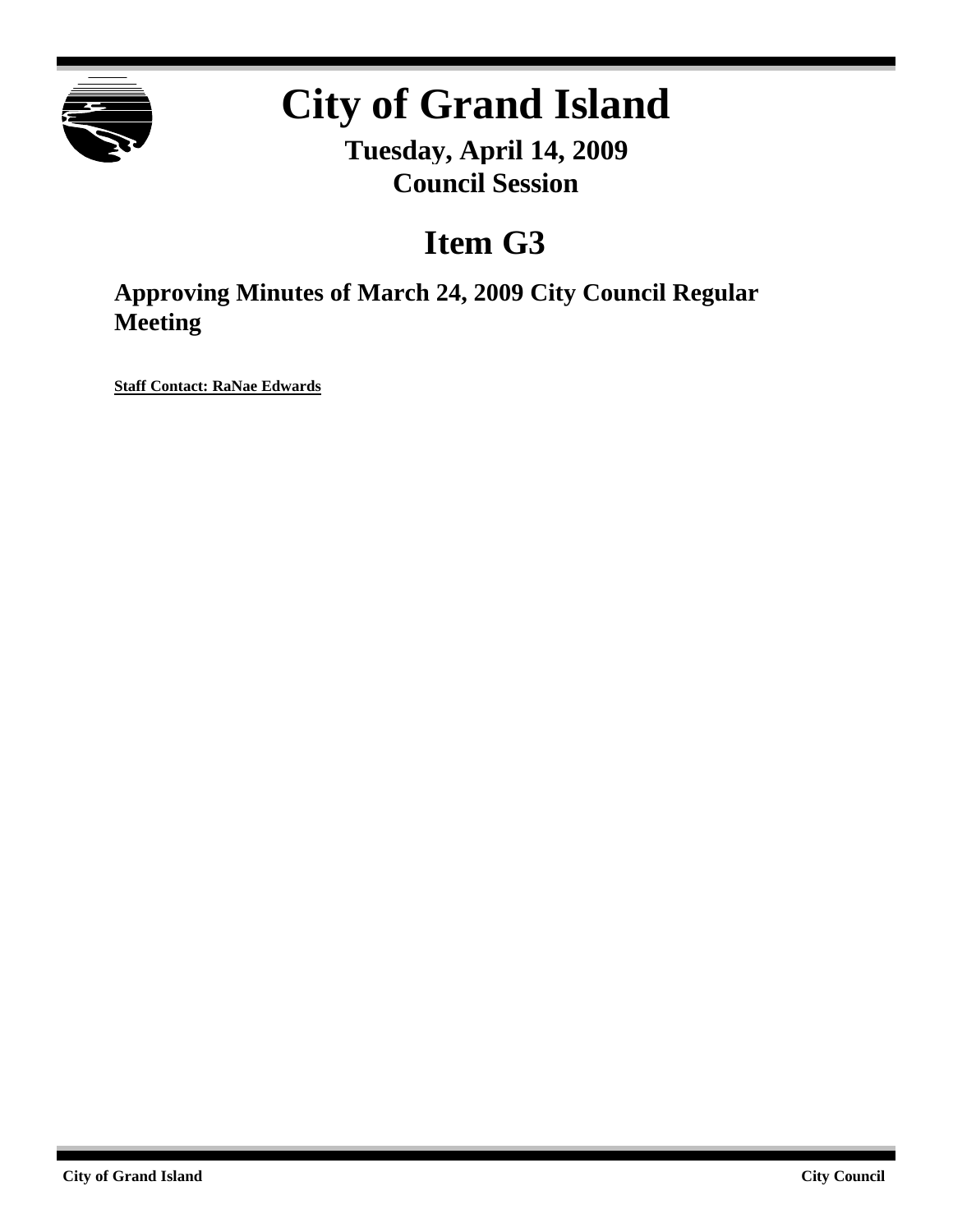#### CITY OF GRAND ISLAND, NEBRASKA

#### MINUTES OF CITY COUNCIL REGULAR MEETING March 24, 2009

Pursuant to due call and notice thereof, a Regular Meeting of the City Council of the City of Grand Island, Nebraska was conducted in the Council Chambers of City Hall, 100 East First Street, on March 24, 2009. Notice of the meeting was given in *The Grand Island Independent* on March 18, 2009.

Mayor Hornady called the meeting to order at 7:00 p.m. The following City Council members were present: Councilmember's Meyer, Niemann, Haase, Carney, Dugan, Ramsey, Zapata, and Gericke. Councilmember Gilbert and Nickerson were absent. The following City Officials were present: City Administrator Jeff Pederson, City Clerk RaNae Edwards, Finance Director David Springer, City AttorneyDale Shotkoski, and Public Works Director Steve Riehle.

INVOCATION was given by Mayor Hornady followed by the PLEDGE OF ALLEGIANCE.

MAYOR COMMUNICATION: Mayor Hornady introduced Community Youth Council members Paige Liess, Andres Gamboa, and Ava Mackey.

#### PRESENTATIONS AND PROCLAMATIONS:

Proclamation "Parkinson's Disease Awareness Month" April, 2009. Mayor Hornady proclaimed the month of April, 2009 as "Parkinson's Disease Awareness Month". Connie Van Wie and several members of the local Parkinson's Group were present to receive the proclamation.

BOARD OF EQUALIZATION: Motion by Meyer, second by Ramsey, to adjourn to the Board of Equalization. Carried unanimously

#2009-BE-1 – Consideration of Determining Benefits for Water Main District 453T – Central Nebraska Regional Airport and Grand Island Army Aviation Support Facility. Gary Mader, Utilities Department Director reported that City water infrastructure was extended to support the development of the new Grand Island Army Aviation Support Facility. The project had been completed and the Airport Authority agreed to pay a portion of the project's cost as a connection fee in the amount of \$103,145.61 with the remaining \$240,673.08 directed to properties within the district as "tap" fees.

Motion by Meyer, second by Gericke to approve Resolution #2009-BE-1. Upon roll call vote, all voted aye. Motion adopted.

RETURN TO REGULAR SESSION: Motion by Meyer, second by Gericke to return to Regular Session. Carried unanimously

# PUBLIC HEARINGS:

Public Hearing on Request from Balz, Inc. dba Balz Sports Bar, 3421 West State Street for Catering Designation to Class "C-39140" Liquor License. RaNae Edwards, City Clerk reported that an application for a Catering Designation to Class "C-39140" Liquor License had been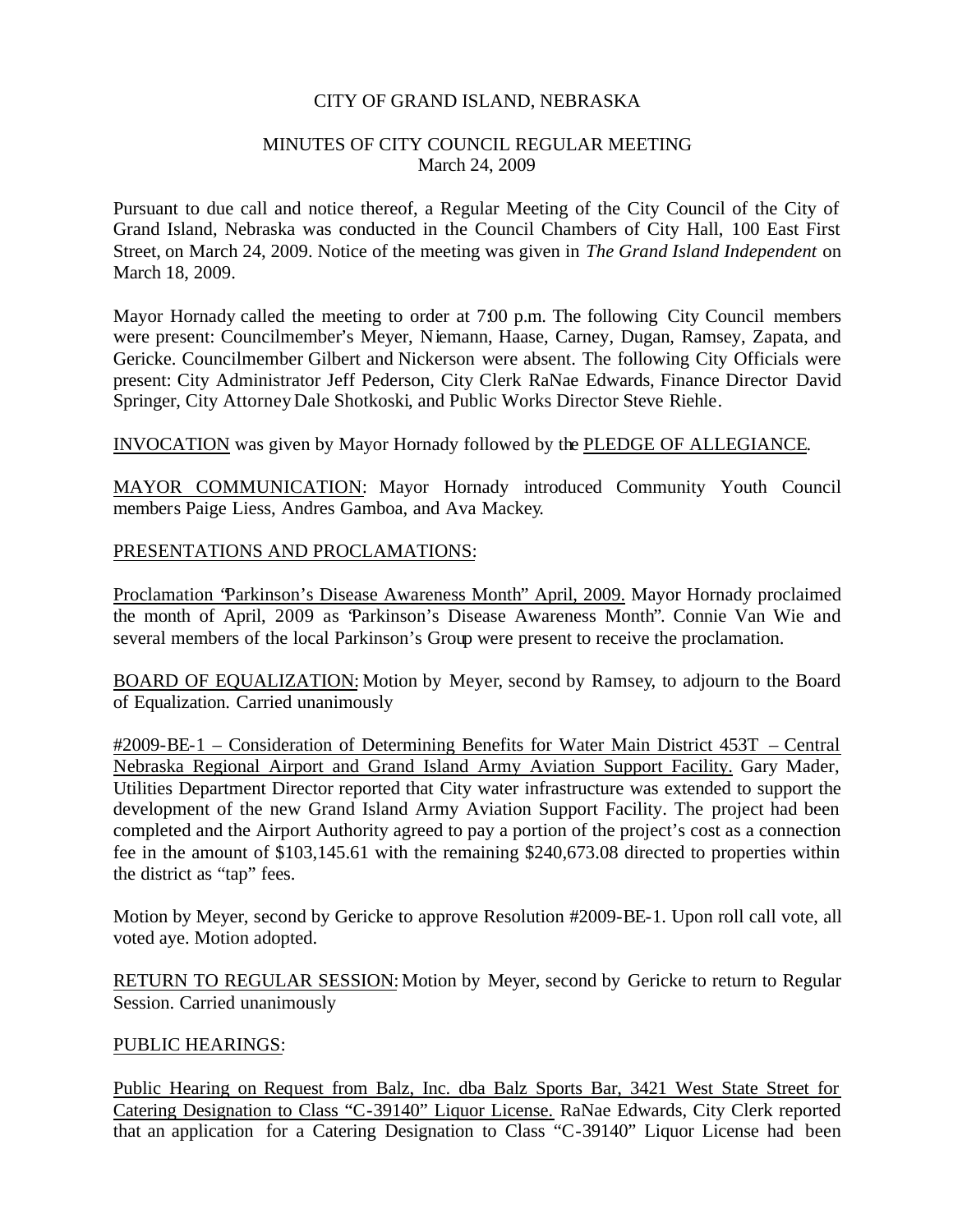received from Balz, Inc. dba Balz Sports Bar, 3421 West State Street. Ms. Edwards presented the following exhibits for the record: application submitted to the Liquor Control Commission and received by the City on February 27, 2009; notice to the general public of date, time, and place of hearing published on March 14, 2009; notice to the applicant of date, time, and place of hearing mailed on February 27, 2009; along with Chapter 4 of the City Code. Staff recommended approval contingent upon final inspections. No public testimony was heard.

Public Hearing on Request from Balz Banquet and Reception Hall, Inc. dba Balz Banquet and Reception Hall, 211 North Sycamore Street for an Addition to Class "C-82906" Liquor License. RaNae Edwards, City Clerk reported that an application for a Beer Garden had been received from Balz Banquet and Reception Hall, Inc. dba Balz Banquet and Reception Hall, 211 North Sycamore Street for a 42' x 50' addition to the southeast side of the existing building to their Class "C-82906" liquor License. Ms. Edwards presented the following exhibits for the record: application submitted to the Liquor Control Commission and received by the City on February 27, 2009; notice to the general public of date, time, and place of hearing published on March 14, 2009; notice to the applicant of date, time, and place of hearing mailed on February 27, 2009; along with Chapter 4 of the City Code. Staff recommended approval contingent upon final inspections. No public testimony was heard.

Public Hearing on Changes to the Grand Island City Code Section 36. Chad Nabity, Regional Planning Director reported that amendments to be considered pertained to a definition of Recreational Vehicle Pad and Wind Energy Systems. No public testimony was heard.

Public Hearing Concerning Change of Zoning for Land Located in SE1/4, NE1/4 Section 25-11- 10 from TA Transitional Agricultural to M1 Light Manufacturing. Chad Nabity, Regional Planning Director reported that a request had been received to consider rezoning approximately 32 acres of land west of Highway 281 and south of Stolley park Road owned by Case New Holland. No public testimony was heard.

Public Hearing Concerning Change of Zoning for Land Located at 4155 East U.S. Highway 30 from B2 General Business to M2 Heavy Manufacturing. Chad Nabity, Regional Planning Director reported that a request had been received to consider rezoning approximately 14.685 acres of land located at 4155 East U.S. Highway 30 to permit Aurora Cooperative the ability to move operations from their Lincoln Avenue location to the outskirts of town. No public testimony was heard.

# ORDINANCES:

Councilmember Meyer moved "that the statutory rules requiring ordinances to be read by title on three different days be suspended and that ordinances numbered:

#9208 – Consideration of Changes to the Grand Island City Code Chapter 36 Relative to the Definition of Recreational Vehicle Pad

#9209 – Consideration of Changes to the Grand Island City Code Chapter 36 (This item was pulled from the agenda.)

#9210 – Consideration of Changes to the Grand Island City Code Chapter 36 Relative to Wind Energy Systems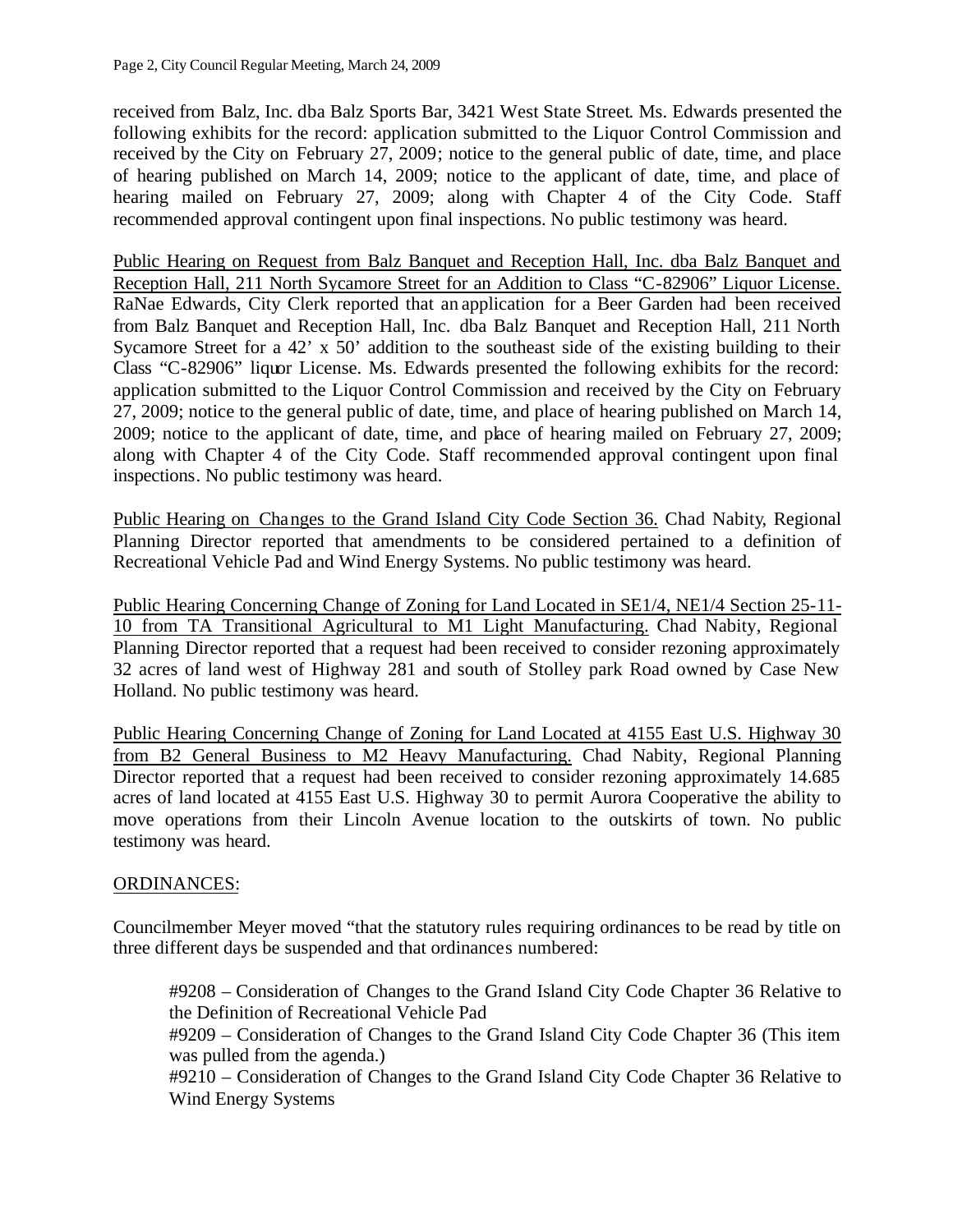#9211 – Consideration of Change of Zoning for Land Located in SE1/4, NE1/4 Section 25-11-10 from TA Transitional Agricultural to M1 Light Manufacturing #9212 – Consideration of Change of Zoning for Land Located at 4155 East U.S. Highway 30 from B2 General Business to M2 Heavy Manufacturing #9213 – Consideration of Natural Gas Franchise with northwestern Corporation

be considered for passage on the same day upon reading by number only and that the City Clerk be permitted to call out the number of these ordinances on first reading and then upon final passage and call for a roll call vote on each reading and then upon final passage." Councilmember Ramsey second the motion. Upon roll call vote, all voted aye. Motion adopted.

Ordinances #9208, #9210, #9211 and #9212 related to the aforementioned Public Hearings.

Chad Nabity, Regional Planning Director reported a change to Ordinance #9210 to add the words "if it is located within a designated approach zone" under Small Wind Energy Conversion Systems item G -2.

Jeff Pederson, City Administrator reported Ordinance #9213 related to the Natural Gas Franchise which allowed NorthWestern Corporation the non-exclusive right to construct, maintain and operate a system of mains and pipes within the City of Grand Island for the transportation and distribution of natural gas. The following changes were negotiated with NorthWestern:

- Section 1, Grant of Franchise will be effective for 20 Years
- Section 7, Grantee shall notify the City Administrator of emergency repairs
- Section 9, Grantee agrees to conform to its tariffs filed with the Nebraska Public Service Commission as it relates to service line extensions
- Section 15, 90 days required to review any proposed assignment by the City Of Grand Island
- Section 18, Grantee shall maintain a local office within the corporate limits of the City during the term of the franchise
- Section 21, All notices from the City will be sent to Corporate Affairs
- Section 22, Ordinance shall be construed in accordance with the laws of the State of Nebraska

Mark Fahlsen, Attorney representing NorthWestern was present to answer questions.

Motion by Meyer, second by Dugan to approve Ordinances #9208, #9210, #9211, #9212 and #9213.

City Clerk: Ordinances #9208, #9210, #9211, #9212 and #9213 on first reading. All those in favor of the passage of these ordinances on first reading, answer roll call vote. Upon roll call vote, all voted aye. Motion adopted.

City Clerk: Ordinances #9208, #9210, #9211, #9212 and #9213 on final passage. All those in favor of the passage of these ordinances on final passage, answer roll call vote. Upon roll call vote, all voted aye. Motion adopted.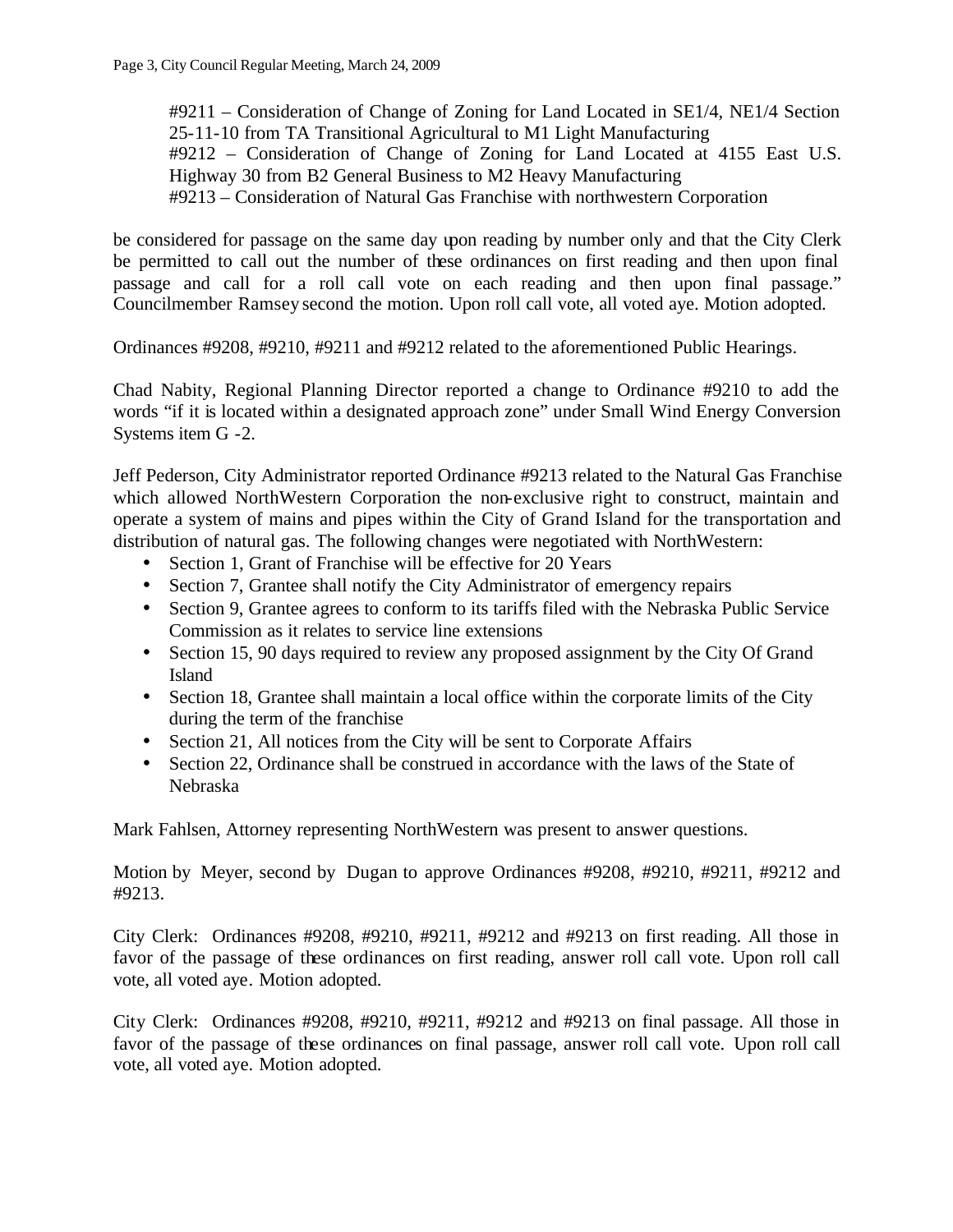Mayor Hornady: By reason of the roll call votes on first reading and then upon final passage, Ordinances #9208, #9209, #9210, #9211, #9212 and #9213 are declared to be lawfully adopted upon publication as required by law.

CONSENT AGENDA: Motion by Zapata, second by Gericke to approve the Consent Agenda. Upon roll call vote, all voted aye. Motion adopted.

Approving Minutes of March 10, 2009 City Council Regular Meeting.

Approving Minutes of March 17, 2009 City Council Study Session. Councilmember's Dugan, Meyer and Gericke abstained.

Approving Request from Crystal Burmood, 603 West Division Street for Liquor Manager Designation for Holiday Stationstore #114, 1404 West  $2<sup>nd</sup>$  Street.

#2009-60 – Approving Benefits for Water Main District 453T – Central Nebraska Regional Airport and Grand Island Army Aviation Support Facility.

#2009-61 – Approving Bid Award for Front End Loader Reconditioning – Platte Generating Station with Nebraska Machinery Company of Doniphan, Nebraska in an Amount of \$76,922.98.

#2009-62 – Approving Bid Award for Coal Storage Expansion – 2009 at Platte Generating Station with Diamond Engineering Company of Grand Island, Nebraska in an Amount of \$219,679.81.

#2009-63 – Approving Bid Award for Water Main Project 2009-W-2, Wellfield Well Header Modifications – Installation with Diamond Engineering Company of Grand Island, Nebraska in an Amount of \$38,395.25.

#2009-64 – Approving Bid Award for the 2009 Asphalt Resurfacing Project No. 2009-AC-1 with J.I.L. Asphalt Paving Company of Grand Island, Nebraska in an Amount of \$676,758.50.

#2009-65 – Approving Bid Award for (1) Street Sweeper for the Streets Division of the Public Works Department with Nebraska Environmental Products of Lincoln, Nebraska in an Amount of \$168,345.00.

#2009-66 – Approving Contract for Citizen Request Management System with Government Outreach of Pleasanton, California in an Amount not to exceed \$5,425.00.

#2009-67 – Approving Agreement to Allow Project for Invasive Plant Control and River Restoration with the Platte Valley Weed Management Area.

#2009-68 – Approving Changes to the 2008-2009 Fee Schedule.

#2009-69 – Approving Subordination Agreement with Kristie Lee Peterson, 1232 Warren Lane.

REQUESTS AND REFERRALS: